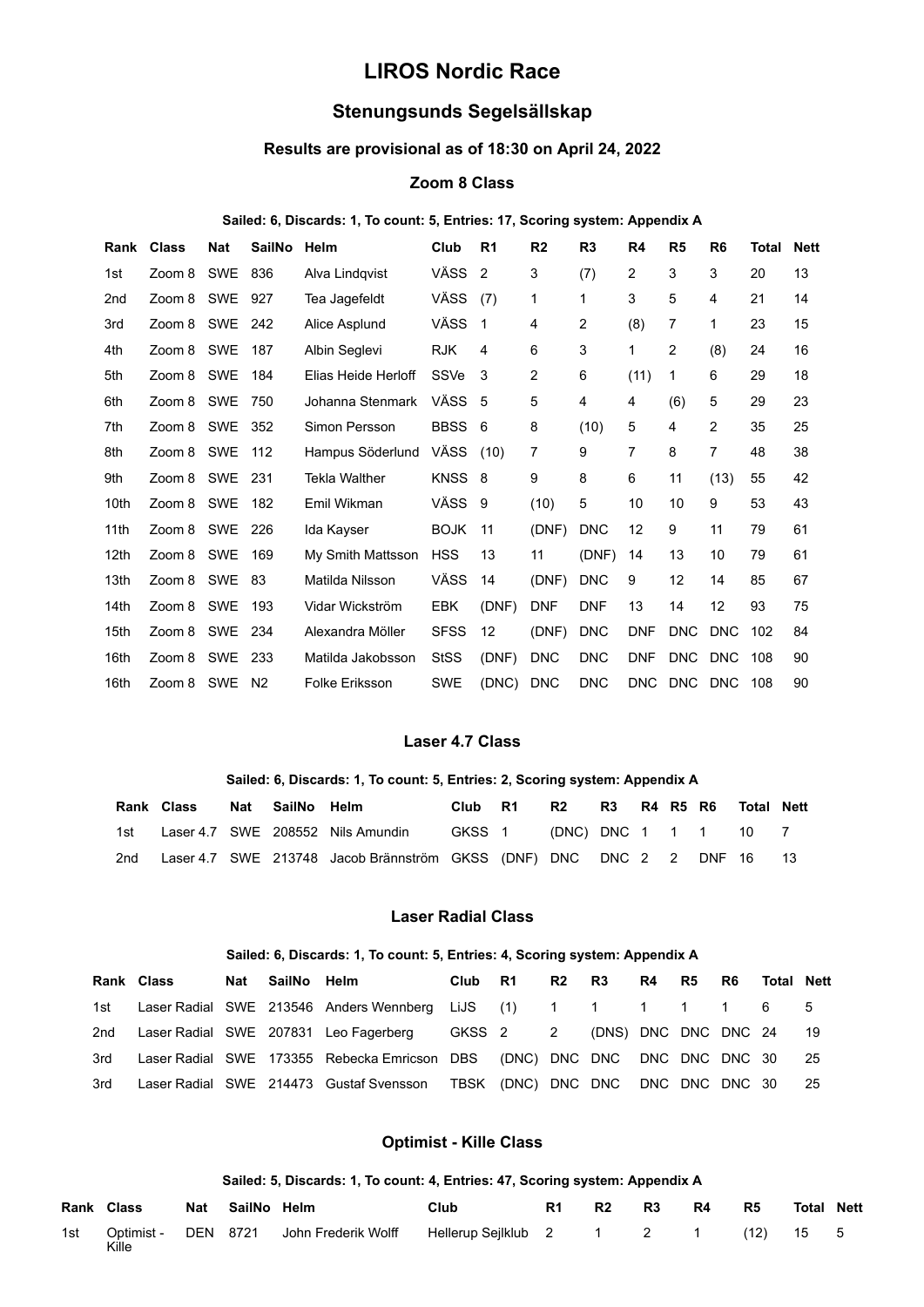| Rank             | <b>Class</b>        | <b>Nat</b> | <b>SailNo</b> | Helm                          | Club                       | R <sub>1</sub> | R <sub>2</sub> | R <sub>3</sub> | R <sub>4</sub> | R <sub>5</sub> | <b>Total</b> | <b>Nett</b> |
|------------------|---------------------|------------|---------------|-------------------------------|----------------------------|----------------|----------------|----------------|----------------|----------------|--------------|-------------|
| 2nd              | Optimist -<br>Kille | <b>DEN</b> | 8689          | Frederik Dam Hastrup          | Skovshoved<br>Sejlklb      | (28)           | 2              | 3              | 4              | 2              | 38           | 10          |
| 3rd              | Optimist -<br>Kille | SWE 4786   |               | <b>Henric Wigforss</b>        | <b>KSSS</b>                | 1              | 3              | (BFD)          | 10             | 1              | 63           | 15          |
| 4th              | Optimist -<br>Kille | <b>NOR</b> | 4043          | Martinius Hopstock            | <b>ASF</b>                 | 3              | 6              | (BFD)          | 3              | 7              | 66           | 18          |
| 5th              | Optimist -<br>Kille | NOR.       | 4060          | Victor Lööf                   | <b>TSF</b>                 | 4              | 4              | 4              | $\overline{7}$ | (21)           | 33           | 18          |
| 6th              | Optimist -<br>Kille | <b>DEN</b> | 8661          | Peter Selko                   | Hellerup Sejlklub          | (11)           | $\overline{7}$ | 11             | 9              | 4              | 40           | 29          |
| 7th              | Optimist -<br>Kille | SWE 4733   |               | <b>Marius Graudums</b>        | <b>KSSS</b>                | 10             | 8              | 8              | 5              | (31)           | 52           | 29          |
| 8th              | Optimist -<br>Kille | SWE 4813   |               | Lukas Wolfgang                | <b>HJBK</b>                | 14             | (24)           | 6              | 6              | 8              | 55           | 31          |
| 9th              | Optimist -<br>Kille | NOR 3973   |               | <b>Cornelius Sannerud</b>     | Moss<br>Seilforening       | (26)           | 5              | 7              | $\overline{c}$ | 32             | 62           | 36          |
| 10th             | Optimist -<br>Kille | SWE        | 4841          | Alexander Forssén             | <b>KSSS</b>                | 8              | 12             | (20)           | 16             | 3              | 55           | 38          |
| 11th             | Optimist -<br>Kille | NOR        | 3883          | Cedrik Sannerud               | Moss<br>Seilforening       | 7              | (25)           | 12             | 14             | 17             | 67           | 42          |
| 12 <sub>th</sub> | Optimist -<br>Kille | SWE 4875   |               | Jonathan<br>Hammarström       | <b>KSSS</b>                | 6              | 13             | 15             | 23             | (BFD)          | 100          | 52          |
| 13th             | Optimist -<br>Kille | <b>SWE</b> | 4778          | Johan Barregren               | <b>HJBK</b>                | 18             | (27)           | 10             | 8              | 28             | 81           | 54          |
| 14th             | Optimist -<br>Kille | <b>DEN</b> | 8648          | Anton Sommer<br>Hastrup       | <b>DEN</b>                 | 13             | 15             | (34)           | 28             | 6              | 88           | 58          |
| 15th             | Optimist -<br>Kille | NOR        | 3860          | Lasse Greidung<br>Strohhammer | <b>BSF</b>                 | (30)           | 14             | 23             | 24             | 11             | 94           | 64          |
| 16th             | Optimist -<br>Kille | SWE 4729   |               | <b>Melker Bondjers</b>        | <b>LESS</b>                | 5              | 30             | 9              | 26             | (DNC)          | 113          | 65          |
| 17th             | Optimist -<br>Kille | SWE 4859   |               | <b>Erik Eriksson Brunius</b>  | <b>LDSS</b>                | 19             | (29)           | 19             | 15             | 27             | 97           | 68          |
| 18th             | Optimist -<br>Kille | SWE 4579   |               | Theo Eriksson                 | <b>LESS</b>                | 20             | 9              | 28             | 22             | (DNC)          | 120          | 72          |
| 19th             | Optimist -<br>Kille | NOR        | 3960          | Matias Laranjinha             | Sandefjord<br>Seilforening | 17             | 18             | (DNC)          | 27             | 20             | 121          | 73          |
| 20th             | Optimist -<br>Kille | SWE 4867   |               | Oscar Wetter                  | <b>KSSS</b>                | 16             | 23             | (37)           | 21             | 22             | 106          | 73          |
| 21st             | Optimist -<br>Kille | NOR 4000   |               | Ole Joss Jacobsen<br>Lepperød | Tønsberg<br>Seilforening   | 15             | (DNF)          | 43             | 13             | 9              | 122          | 74          |
| 22nd             | Optimist -<br>Kille | DEN        | 8671          | Silas Aksglæde Stahl          | Vedbæk Sejlklub            | 34             | (DNF)          | 22             | 11             | 14             | 123          | 75          |
| 23rd             | Optimist -<br>Kille | DEN        | 8496          | Sebastian Dahlgaard           | <b>DEN</b>                 | 12             | 16             | 26             | (31)           | 36             | 106          | 78          |
| 24th             | Optimist -<br>Kille | SWE 4782   |               | Isak Kaplan                   | <b>KSSS</b>                | 25             | 20             | (BFD)          | 18             | 30             | 131          | 83          |
| 25th             | Optimist -<br>Kille | SWE 4724   |               | William Drakenberg            | LiJS                       | 9              | 10             | (BFD)          | <b>BFD</b>     | 25             | 132          | 84          |
| 26th             | Optimist -<br>Kille | DEN        | 8506          | Carl Thrane                   | Vedbæk Sejlklub            | 24             | 19             | 33             | (39)           | 18             | 119          | 85          |
| 27th             | Optimist -<br>Kille | SWE 4846   |               | <b>Gustav Nilsson</b>         | <b>LESS</b>                | 27             | 11             | 27             | 29             | (37)           | 116          | 87          |
| 28th             | Optimist -<br>Kille | SWE 4856   |               | Gustav Holm Enander           | <b>KKKK</b>                | 21             | 21             | 32             | (BFD)          | 26             | 136          | 88          |
| 29th             | Optimist -<br>Kille | SWE 4601   |               | <b>Melker Ahlquist</b>        | LDSS                       | 22             | 28             | 21             | 25             | (BFD)          | 138          | 90          |
| 30th             | Optimist -<br>Kille | NOR 4049   |               | Sam Leikvang                  | <b>BSF</b>                 | 37             | 22             | 16             | (BFD)          | 33             | 146          | 98          |
| 31st             | Optimist -<br>Kille | SWE 4806   |               | <b>Edwin Collstrand</b>       | <b>HJBK</b>                | 29             | 31             | 18             | 30             | (BFD)          | 150          | 102         |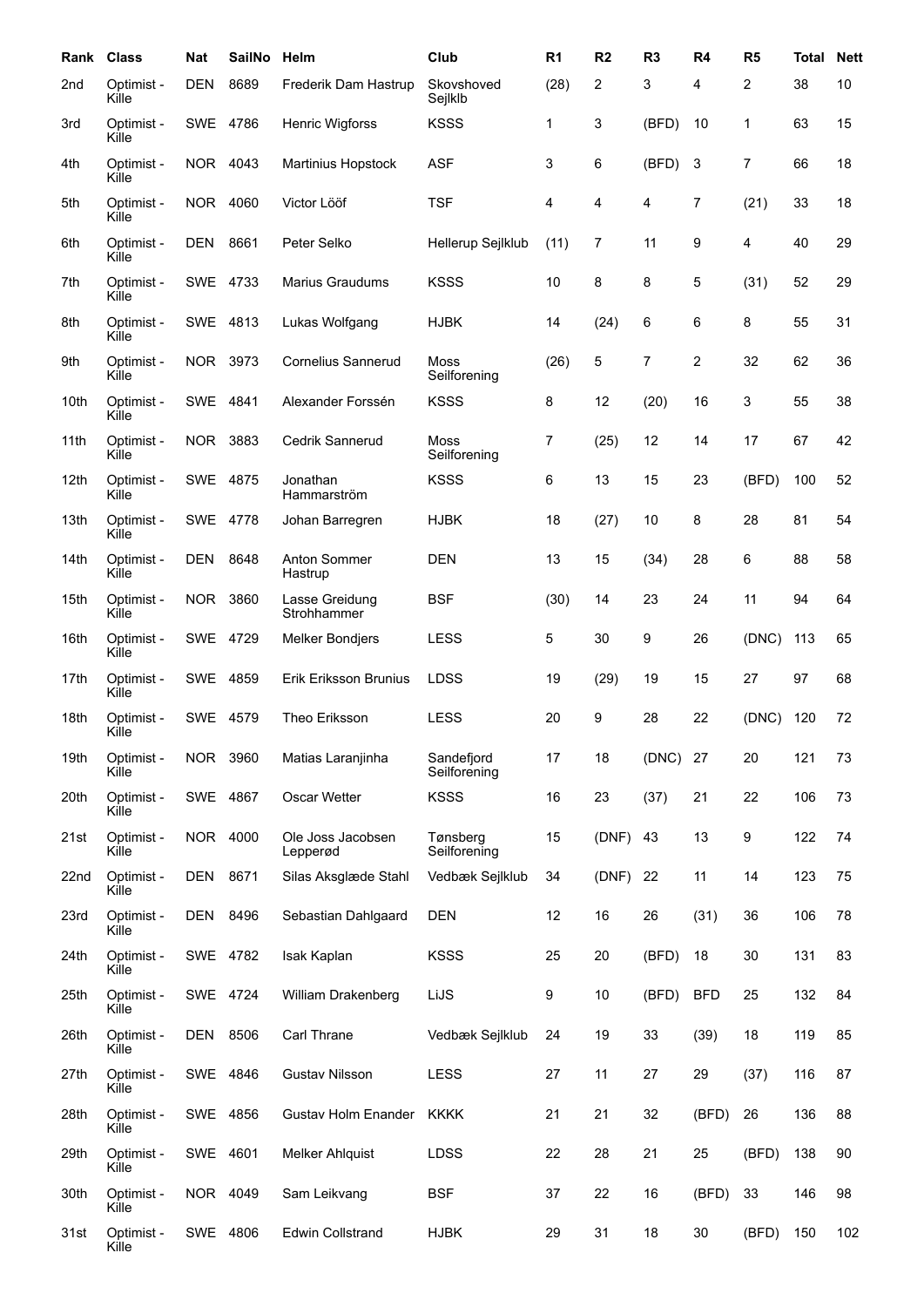| Rank Class |                     | Nat        | <b>SailNo</b> | Helm                          | Club        | R <sub>1</sub> | R <sub>2</sub> | R <sub>3</sub> | R4         | R <sub>5</sub> | <b>Total</b> | <b>Nett</b> |
|------------|---------------------|------------|---------------|-------------------------------|-------------|----------------|----------------|----------------|------------|----------------|--------------|-------------|
| 32nd       | Optimist -<br>Kille | <b>SWE</b> | 4857          | Leo Florén                    | <b>KKKK</b> | 23             | 26             | 13             | (BFD)      | <b>BFD</b>     | 156          | 108         |
| 33rd       | Optimist -<br>Kille | SWE 4824   |               | Casper Ramm-<br>Ericson       | <b>KSSS</b> | 31             | (36)           | 31             | 35         | 29             | 146          | 110         |
| 34th       | Optimist -<br>Kille | NOR 4069   |               | Henrik Westby                 | <b>KNS</b>  | 40             | (DNF)          | 14             | 20         | <b>BFD</b>     | 165          | 117         |
| 35th       | Optimist -<br>Kille | SWE 4587   |               | Ernst Åkesson                 | <b>KSSS</b> | (38)           | 35             | 30             | 33         | 35             | 156          | 118         |
| 36th       | Optimist -<br>Kille | SWE 4560   |               | Hugo J Eklöv                  | <b>KKKK</b> | 32             | 32             | 40             | (BFD)      | 34             | 174          | 126         |
| 37th       | Optimist -<br>Kille | SWE 4827   |               | Svante Timan<br>Gustafsson    | <b>OXSS</b> | (39)           | 34             | 36             | 41         | 39             | 171          | 132         |
| 38th       | Optimist -<br>Kille | NOR 4004   |               | Olaf Bror Heibo-<br>Tobiasson | <b>KNS</b>  | 43             | 17             | 29             | (BFD)      | <b>BFD</b>     | 181          | 133         |
| 39th       | Optimist -<br>Kille | <b>SWE</b> | 4822          | Victor Wennberg               | LiJS        | 33             | (DNS)          | 39             | 32         | <b>BFD</b>     | 193          | 145         |
| 40th       | Optimist -<br>Kille | NOR 3765   |               | Jacob Hoffmann                | <b>NOR</b>  | 44             | 33             | 25             | (DNC)      | <b>DNC</b>     | 194          | 146         |
| 41st       | Optimist -<br>Kille | SWE 4829   |               | Karl Johansson                | <b>StSS</b> | (DNF)          | <b>DNF</b>     | 42             | 38         | 38             | 197          | 149         |
| 42nd       | Optimist -<br>Kille | <b>NOR</b> | 3980          | Leonas Sillmann               | <b>BSF</b>  | 36             | (DNF)          | 38             | 36         | <b>BFD</b>     | 198          | 150         |
| 43rd       | Optimist -<br>Kille | SWE 4419   |               | Noa Hammer                    | <b>SSKA</b> | 42             | (DNF)          | 35             | <b>DNC</b> | <b>DNC</b>     | 217          | 169         |
| 44th       | Optimist -<br>Kille | SWE 4622   |               | Albin Törngren                | <b>HJBK</b> | 41             | (DNF)          | 41             | <b>DNF</b> | <b>DNC</b>     | 222          | 174         |
| 45th       | Optimist -<br>Kille | SWE 4789   |               | <b>Valdemar Smidfelt</b>      | <b>RÖSS</b> | 35             | (DNF)          | <b>DNC</b>     | <b>DNC</b> | <b>DNC</b>     | 227          | 179         |
| 46th       | Optimist -<br>Kille | SWE 4695   |               | <b>Stig Nicolin</b>           | <b>RÖSS</b> | (DNS)          | <b>DNS</b>     | <b>DNC</b>     | <b>DNC</b> | <b>DNC</b>     | 240          | 192         |
| 46th       | Optimist -<br>Kille | SWE        | 4808          | Jakob Egeland                 | <b>HJBK</b> | (DNF)          | <b>DNS</b>     | <b>DNC</b>     | <b>DNC</b> | <b>DNC</b>     | 240          | 192         |

# **Optimist - Tjej Class**

# **Sailed: 6, Discards: 1, To count: 5, Entries: 48, Scoring system: Appendix A**

| Rank | <b>Class</b>       | <b>Nat</b> | <b>SailNo</b> | Helm                             | Club                              | R <sub>1</sub> | R <sub>2</sub> | R3   | R4    | R <sub>5</sub> | R <sub>6</sub> | Total | <b>Nett</b> |
|------|--------------------|------------|---------------|----------------------------------|-----------------------------------|----------------|----------------|------|-------|----------------|----------------|-------|-------------|
| 1st  | Optimist -<br>Tjej | <b>DEN</b> | 8666          | Laura Smitt                      | Hellerup Sejlklub                 | 1              | 1              | (16) | 2     | $\overline{7}$ | 6              | 31    | 15          |
| 2nd  | Optimist -<br>Tjej | DEN        | 8704          | Björg<br>Havemann                | Fredericia                        | 9              | 2              | 13   | 3     | (17)           | 1              | 43    | 28          |
| 3rd  | Optimist -<br>Tjej | <b>SWE</b> | 4825          | Adele Ramm-<br>Ericson           | <b>KSSS</b>                       | 6              | (11)           | 5    | 6     | $\mathbf{1}$   | 11             | 39    | 28          |
| 4th  | Optimist -<br>Tjej | SWE        | 4862          | Kajsa<br>Andersson               | LDSS                              | 5              | 6              | 4    | 9     | 9              | (20)           | 51    | 32          |
| 5th  | Optimist -<br>Tjej | <b>SWE</b> | 4869          | Maja Larsson-<br>Bergqvist       | <b>LERSS</b>                      | $\overline{7}$ | 7              | 8    | (BFD) | 4              | 9              | 82    | 33          |
| 6th  | Optimist -<br>Tjej | DEN        | 8720          | Liva Beck                        | Hellerup Sejlklub                 | 2              | 9              | (34) | 20    | $\overline{2}$ | 3              | 69    | 35          |
| 7th  | Optimist -<br>Tjej | <b>SWE</b> | 4863          | Leah<br><b>Bernhardtz</b>        | <b>RÖSS</b>                       | 12             | 10             | 3    | (13)  | 6              | 8              | 50    | 37          |
| 8th  | Optimist -<br>Tjej | <b>SWE</b> | 4632          | Ella Fagerberg                   | <b>KKKK</b>                       | 17             | 4              | (19) | 4     | 14             | $\overline{2}$ | 59    | 40          |
| 9th  | Optimist -<br>Tjej | <b>DEN</b> | 8686          | Elouise<br>Tuypens               | Hellerup Sejlklub                 | 3              | 8              | (14) | 15    | 11             | 13             | 61    | 47          |
| 10th | Optimist -<br>Tjej | <b>NOR</b> | 4051          | Milla Sandmo<br><b>Birkeland</b> | <b>RAN SAILING</b><br><b>CLUB</b> | 18             | 5              | 2    | 7     | 23             | (BFD)          | 101   | 52          |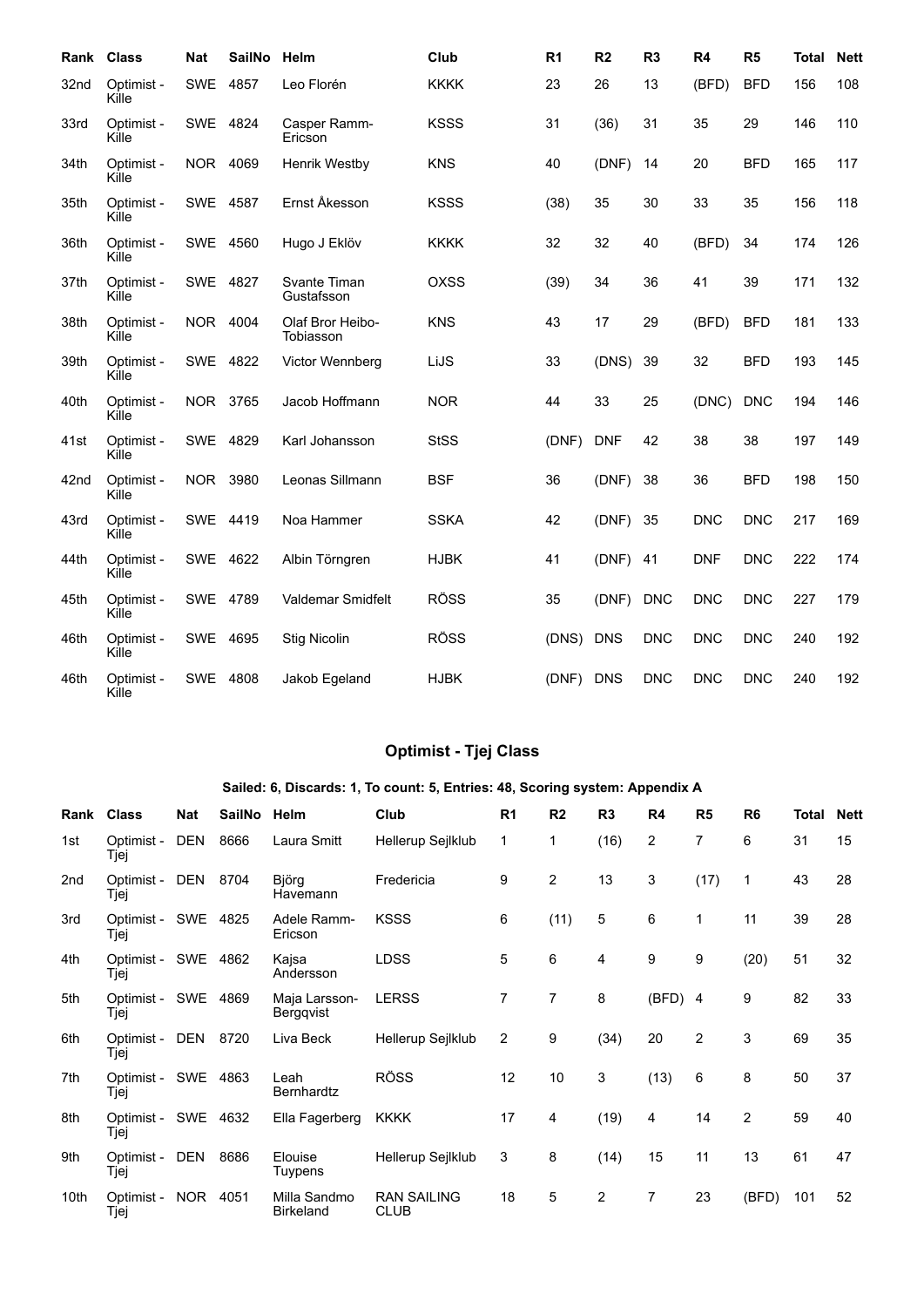| Rank             | Class                       | Nat        | <b>SailNo</b> | Helm                             | Club                        | R <sub>1</sub> | R <sub>2</sub> | R <sub>3</sub> | R4   | R <sub>5</sub> | R <sub>6</sub> | <b>Total</b> | <b>Nett</b> |
|------------------|-----------------------------|------------|---------------|----------------------------------|-----------------------------|----------------|----------------|----------------|------|----------------|----------------|--------------|-------------|
| 11th             | Optimist -<br>Tjej          | SWE        | 4879          | Selma Hård                       | <b>KSSS</b>                 | 4              | (DNF)          | 1              | 1    | <b>BFD</b>     | 5              | 108          | 59          |
| 12 <sub>th</sub> | Optimist - SWE 4755<br>Tjej |            |               | Mollie<br>Skogfeldt              | Lommabuktens<br>Seglarklubb | 22             | 3              | 10             | 17   | (BFD)          | 10             | 109          | 60          |
| 13th             | Optimist -<br>Tjej          | SWE        | 4884          | Linnea<br>Akesson                | <b>KSSS</b>                 | 15             | (33)           | 23             | 5    | 8              | 12             | 94           | 61          |
| 14th             | Optimist -<br>Tjej          | SWE        | 4803          | Lovisa Arnell                    | <b>KSSS</b>                 | 8              | 21             | 6              | 18   | 10             | (27)           | 87           | 61          |
| 15th             | Optimist -<br>Tjej          | SWE        | 4798          | Annie Hinton                     | <b>RÖSS</b>                 | 16             | 12             | (29)           | 22   | 5              | 14             | 95           | 66          |
| 16th             | Optimist -<br>Tjej          | <b>DEN</b> | 8694          | Laura Amalie<br>Haar Eid         | Hellerup Sejlklub           | 14             | 30             | (32)           | 8    | 15             | $\overline{7}$ | 104          | 72          |
| 17th             | Optimist - SWE<br>Tjej      |            | 4830          | <b>Beata Edler</b>               | <b>KSSS</b>                 | 19             | 16             | 7              | 21   | 18             | (25)           | 102          | 78          |
| 18th             | Optimist - SWE 4627<br>Tjej |            |               | Klara Länje                      | <b>LESS</b>                 | (DNF)          | 15             | 18             | 12   | 13             | 26             | 131          | 82          |
| 19th             | Optimist -<br>Tjej          | SWE        | 4888          | Alexandra<br>Sandgren            | <b>HJBK</b>                 | 29             | 19             | 17             | 11   | (37)           | 17             | 126          | 92          |
| 20th             | Optimist -<br>Tjej          | NOR 3762   |               | Lepperød Oda<br>Johanne          | Tønsberg<br>Seilforening    | 13             | 25             | 24             | 16   | (BFD)          | 16             | 141          | 92          |
| 21st             | Optimist -<br>Tjej          | SWE        | 4870          | Lisa Modin                       | OXSS                        | 11             | 22             | 20             | 19   | (28)           | 24             | 119          | 94          |
| 22nd             | Optimist -<br>Tjej          | SWE        | 4826          | Stina<br>Westberg                | <b>KKKK</b>                 | 10             | 18             | 26             | 26   | 20             | (31)           | 127          | 97          |
| 23rd             | Optimist -<br>Tjej          | SWE 4775   |               | Alva Carlen                      | <b>RÖSS</b>                 | (40)           | 13             | 9              | 33   | 30             | 18             | 138          | 98          |
| 24th             | Optimist - SWE 4726<br>Tjej |            |               | Maja Timan<br>Gustafsson         | OXSS                        | (24)           | 14             | 21             | 25   | 24             | 23             | 126          | 102         |
| 25th             | Optimist - SWE 4642<br>Tjej |            |               | Saga Bondjers                    | <b>LESS</b>                 | (39)           | 29             | 11             | 27   | 22             | 29             | 152          | 113         |
| 26th             | Optimist - SWE<br>Tjej      |            | 4659          | Cornelia<br><b>Baldock Frost</b> | <b>KKKK</b>                 | 28             | 36             | 15             | 23   | (BFD)          | 15             | 164          | 115         |
| 27th             | Optimist -<br>Tjej          | SWE        | 4471          | Freja Duell                      | <b>SSKA</b>                 | 20             | 20             | (35)           | 29   | 26             | 28             | 153          | 118         |
| 28th             | Optimist - SWE 4643<br>Tjej |            |               | Elin Cederbom LESS               |                             | 26             | (34)           | 28             | 28   | 12             | 30             | 155          | 121         |
| 29th             | Optimist - SWE 4838<br>Tjej |            |               | Stella Isaksson KKKK             |                             | 30             | 17             | 27             | 32   | 27             | (DNC)          | 178          | 129         |
| 30th             | Optimist - SWE 4004<br>Tjej |            |               | Ode<br>Verheyden                 | <b>StSS</b>                 | 27             | 26             | 30             | (37) | 31             | 21             | 167          | 131         |
| 31st             | Optimist - SWE 4672<br>Tjej |            |               | Wilma<br>Lundholm                | <b>HJBK</b>                 | (44)           | 23             | 22             | 40   | 42             | 19             | 184          | 140         |
| 32nd             | Optimist - SWE 4796<br>Tjej |            |               | Olivia<br>Johansson              | <b>StSS</b>                 | 25             | 28             | (41)           | 39   | 35             | 22             | 185          | 144         |
| 33rd             | Optimist - SWE 4554<br>Tjej |            |               | Vendela<br><b>Hallset Green</b>  | <b>LESS</b>                 | 34             | (DNF)          | 31             | 24   | 25             | 35             | 193          | 144         |
| 34th             | Optimist - SWE 4801<br>Tjej |            |               | Alma Beijar                      | <b>KKKK</b>                 | (43)           | 24             | 40             | 34   | 19             | 32             | 188          | 145         |
| 35th             | Optimist - SWE 4851<br>Tjej |            |               | Lisa Brase                       | Skanörs Båtklubb            | 31             | (DNF)          | 12             | 10   | <b>DNC</b>     | <b>DNC</b>     | 200          | 151         |
| 36th             | Optimist - SWE 4882<br>Tjej |            |               | Hilda<br>Wallström               | <b>KKKK</b>                 | (41)           | 31             | 36             | 30   | 29             | 33             | 195          | 154         |
| 37th             | Optimist - SWE 4255<br>Tjej |            |               | Julia Nilsson                    | RÅSS                        | 32             | 27             | (37)           | 36   | 36             | 36             | 199          | 162         |
| 38th             | Optimist - SWE 4883<br>Tjej |            |               | Elsa Beijar                      | <b>KSSS</b>                 | 33             | 32             | (38)           | 31   | 32             | 40             | 200          | 162         |
| 39th             | Optimist - SWE 4421<br>Tjej |            |               | Josefin Arnell                   | <b>KSSS</b>                 | (DNF)          | <b>DNF</b>     | 25             | 35   | 38             | 34             | 225          | 176         |
| 40th             | Optimist - SWE 4810<br>Tjej |            |               | Tilde Kantola                    | <b>StSS</b>                 | 36             | (DNF)          | 39             | 38   | 34             | 38             | 228          | 179         |